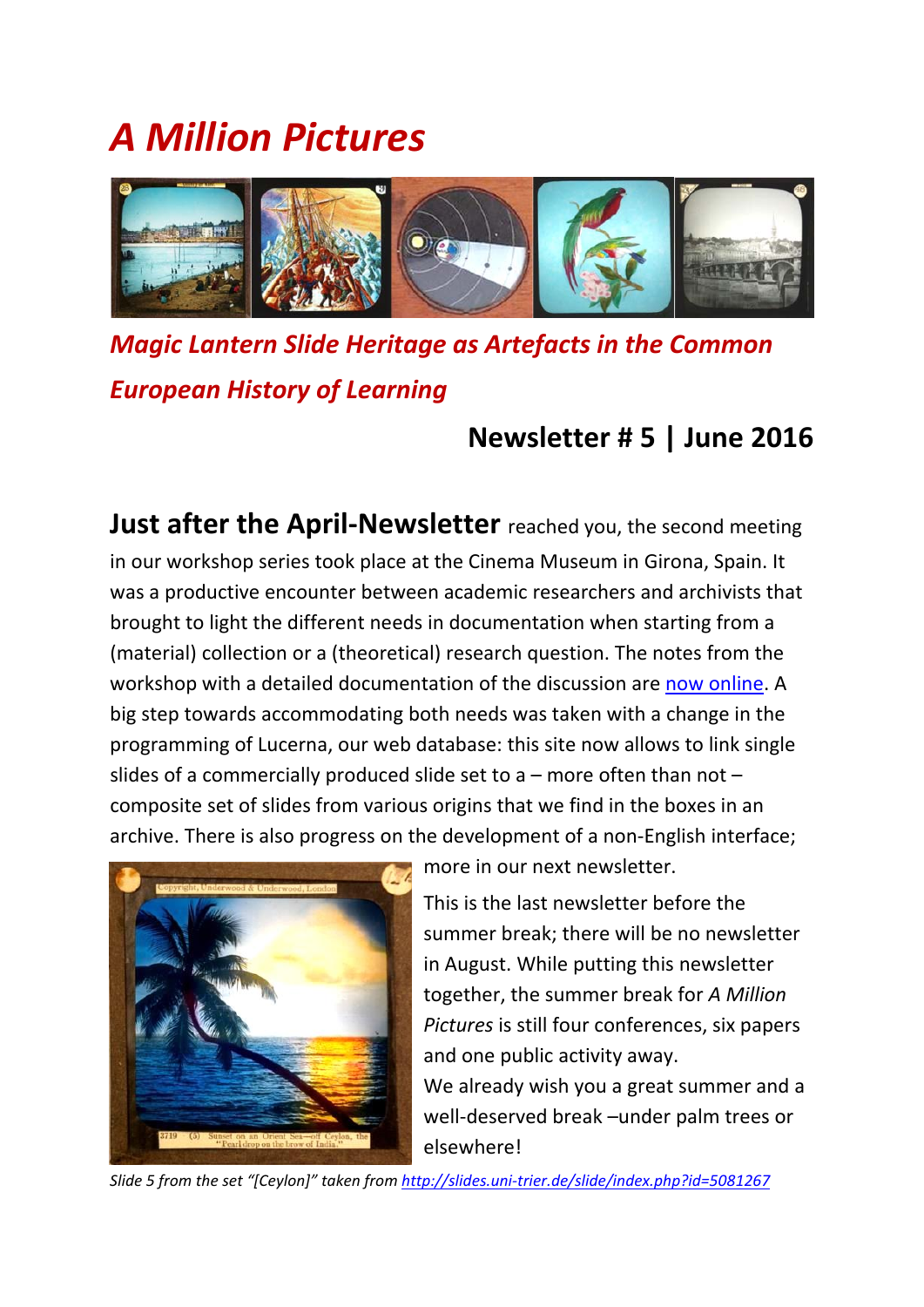## **In this newsletter**

| From the Project Coordination                                                            | 2  |
|------------------------------------------------------------------------------------------|----|
| From the Museum: Disseminating Magic Lantern<br>knowledge through workshops for children | 3  |
| <b>Project News</b>                                                                      | 5  |
| From the Working Groups:                                                                 |    |
| Digital Catalogues available online                                                      |    |
| <b>Series: Favourite Slides</b>                                                          | 8  |
| <b>Other News</b>                                                                        | 9  |
| <b>Editorial and About</b>                                                               | 11 |

## **From the Project Coordination**

Project descriptions in English and Spanish are now available on the homepage of our website, http://a‐million‐pictures.wp.hum.uu.nl/ . German and French translations will be uploaded shortly.

\*\*\*

A meeting with staff from Europeana is scheduled for 28 June in Utrecht. The meeting is a first exchange in order to link data from Lucerna to the heritage portal Europeana. If you like to join, please contact Sarah Dellmann. \*\*\*

The next newsletter will be published in October 2016. Short notes, images, articles, questions, requests, comments on this newsletter and more are highly welcomed! Please send them per e‐mail to

Sarah Dellmann: s.dellmann [at] uu.nl

Any items for the next newsletter (October 2016) should be submitted by

#### **26 September 2016**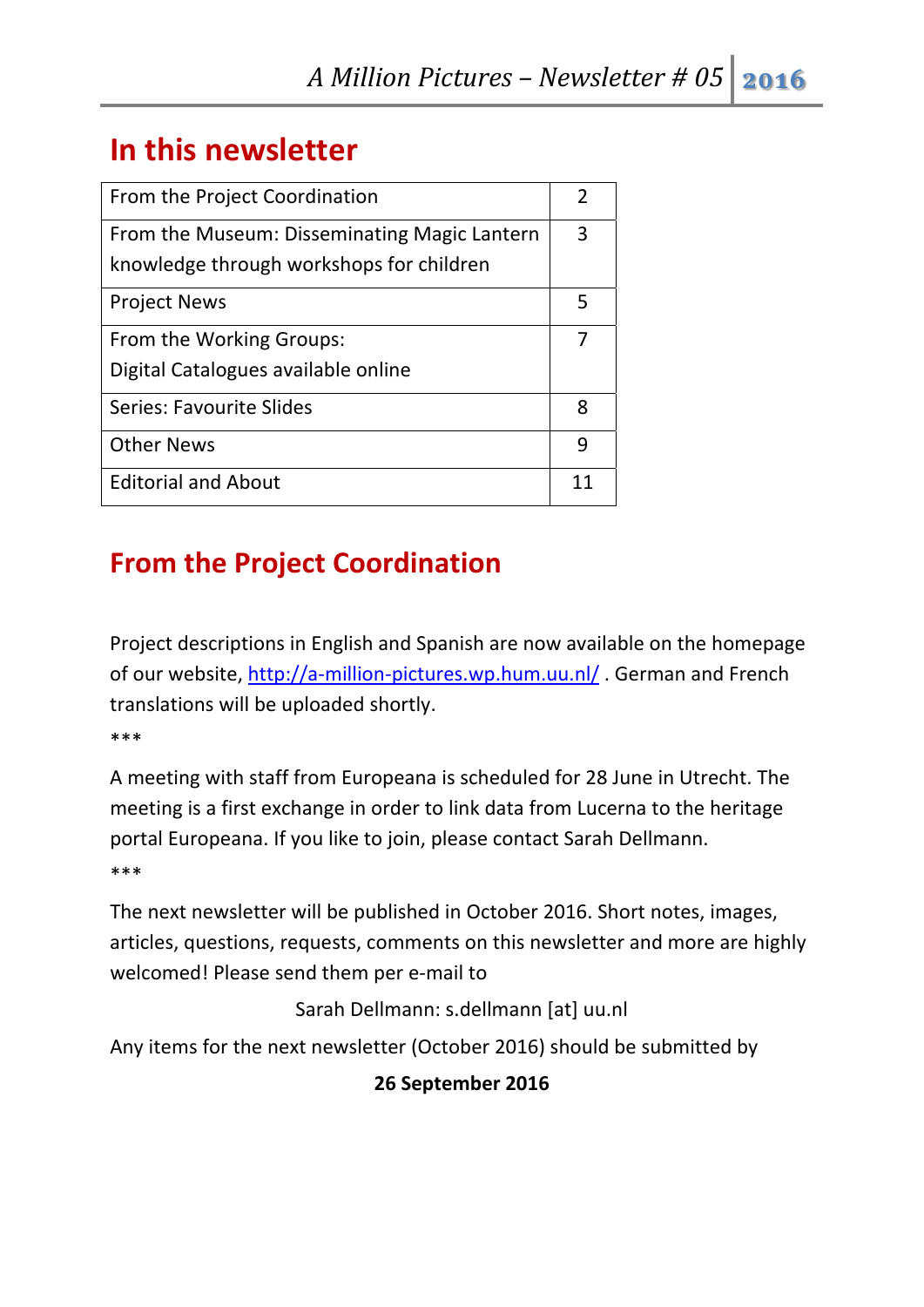## **From the Museum: Disseminating Magic Lantern Knowledge through Workshops for Children**

#### **From Anna Carpena Torrens**

An important way to spread knowledge about the magic lantern, its uses and the technology is to show and explain how different kinds of apparatuses and their slides work. This is usually done either through spectacular lantern shows or in educational settings. In the Cinema Museum at Girona we have an important collection of lanterns, accessories and slides and we take care of their preservation and access. We display a large part of our collection in the permanent exhibition. We also present lanterns on our website and our YouTube‐channel ‐ and we offer workshops for school children.

The Educational Department is one of the pillars of the Cinema Museum Girona. We receive more than 20,000 visitors each year. One of the workshops offered to schools is a workshop on the Magic Lantern, where children learn to perform a magic lantern show. We offer the workshop for children aged 8 to 12. The structure of the activity is the same but it is adapted according to their capabilities. The regular activity includes two parts: the first part is a guided tour through the Tomas Mallol Collection of Pre‐Cinema and Early Cinema, focused on the magic lantern, phantasmagorias and slides. The second part is practical and allows the discovery of how a magic lantern projection worked and works.

During the workshop we use a replica of a magic lantern that explains how the technology works. Because it is a replica, we allow the students to perform their own shows with the lantern. In the practical part, we first explain how the projection works. We project different kinds of slides to show the evolution and variety of the medium ‐ from the first painted drawings to photographic slides ‐ and from static slides to the slipping slides and other slides with mechanical movement.

After the presentation, we invite the children to prepare their own stories and slides. In small groups they develop a story and they choose the most important events of the story that they wish to represent in a slide. In the workshop, we use acetate paper and we transform it into a magic lantern slide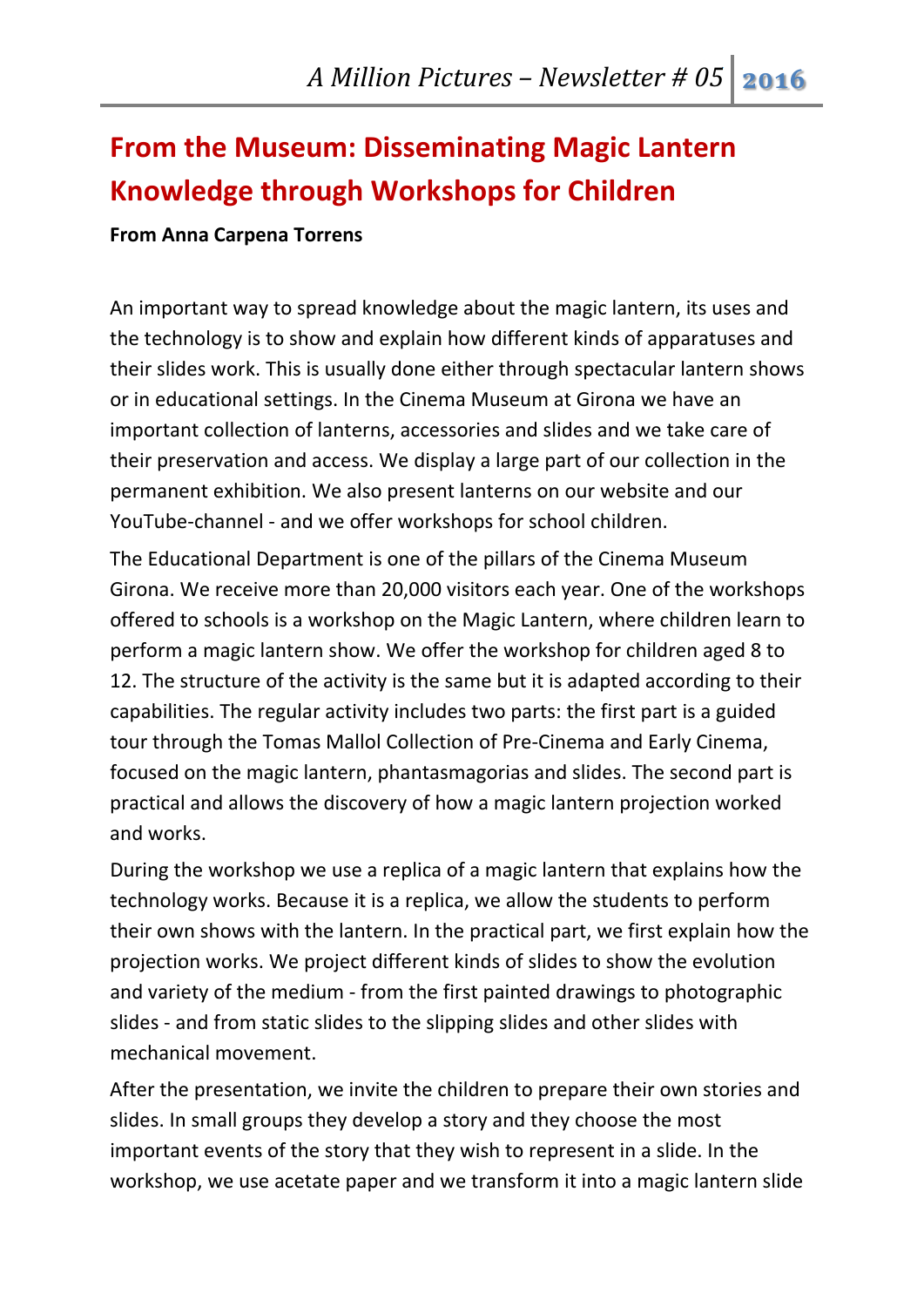thanks to the handmade painted drawings and a cardboard support. When the groups have finished they become lanternists and project their own slides with the magic lantern to explain their story.



*A slide produced and projected by children in one of the workshops at the Cinema Museum. Photo: Cinema Museum Girona.*

This activity was developed with the aim to appeal to the artistic, technological and social importance of this performance medium ‐ and also to encourage the creativity and imagination of children who use the apparatus which they usually only discovered during the workshop. But the main aim is to recognize the importance of this device in the history of media culture and to contribute to a better understanding of our audiovisual present.

*Anna Carpena Torrens works at the Educational Department of the Cinema Museum Girona.*

English homepage: http://www.museudelcinema.cat/eng/index.php Video on activities: http://www.museudelcinema.cat/eng/educacio.php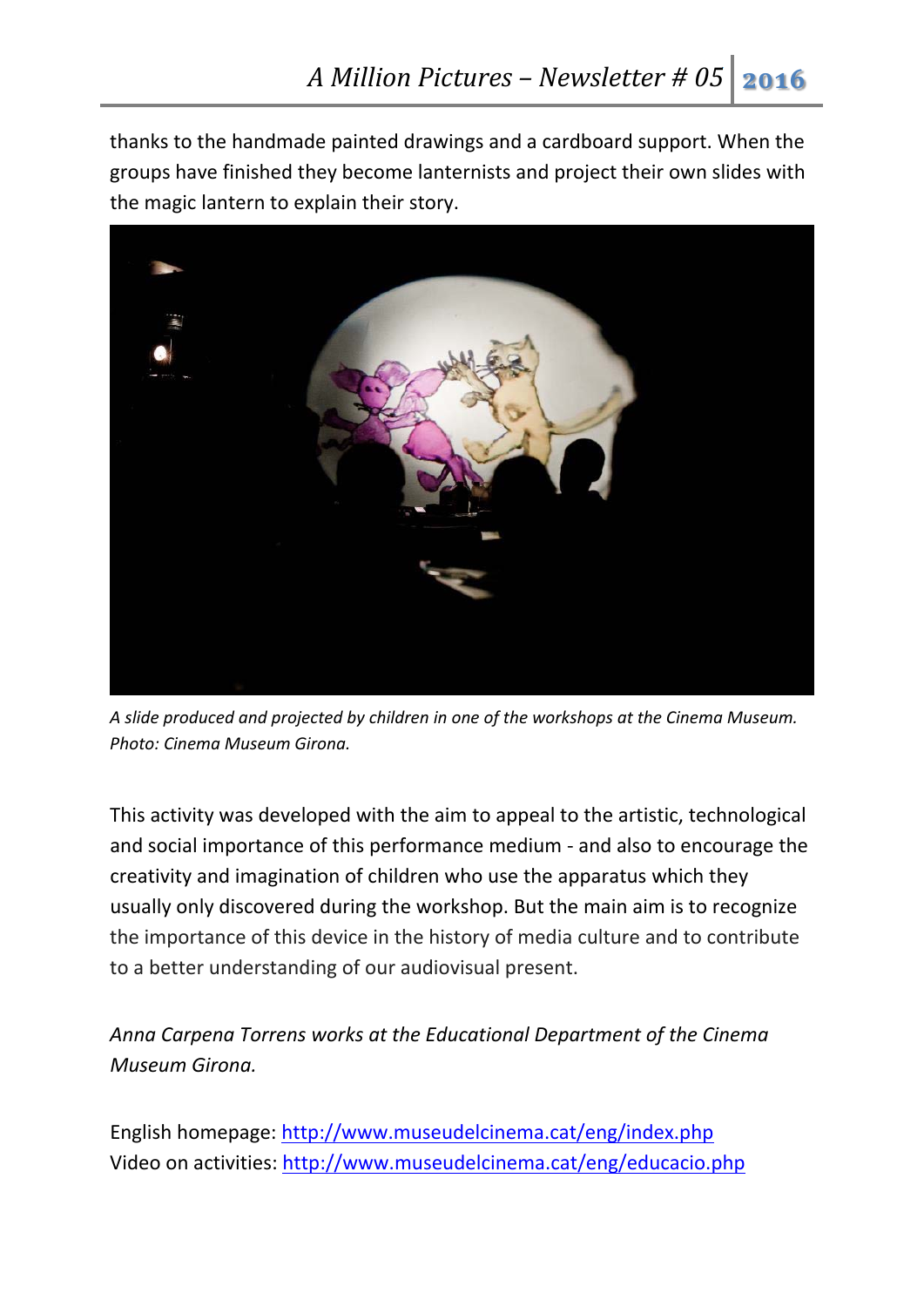### **Project News**

The Workshop Girona, the second meeting in our series, took place in Girona. The workshop was dedicated to an exchange about cataloguing and digitising lantern slides – from hand‐on demonstrations of digitisation methods to rather technical details for the mapping of metadata standards.

Detailed notes of presentation and discussion are available for download on the website: http://a‐million‐pictures.wp.hum.uu.nl/notes‐from‐workshop‐2/



*Participants of the workshop are heading for the public event. Foto: Jordi Pons* 

\*\*\*

A video documentation of the public event, the live performance **"A taste of Nature"** by Cello player Björt Rúnarsdöttir and visual artist Alba G. Corral (performed on Thursday 14 April 2016) is available on YouTube. The artists used digital images of lantern slides from the collection Thomas Mallol at of the Cinema Museum Girona. Watch the video online at



https://www.youtube.com/watch?v=w7ENTRAa1R8&feature=youtu.be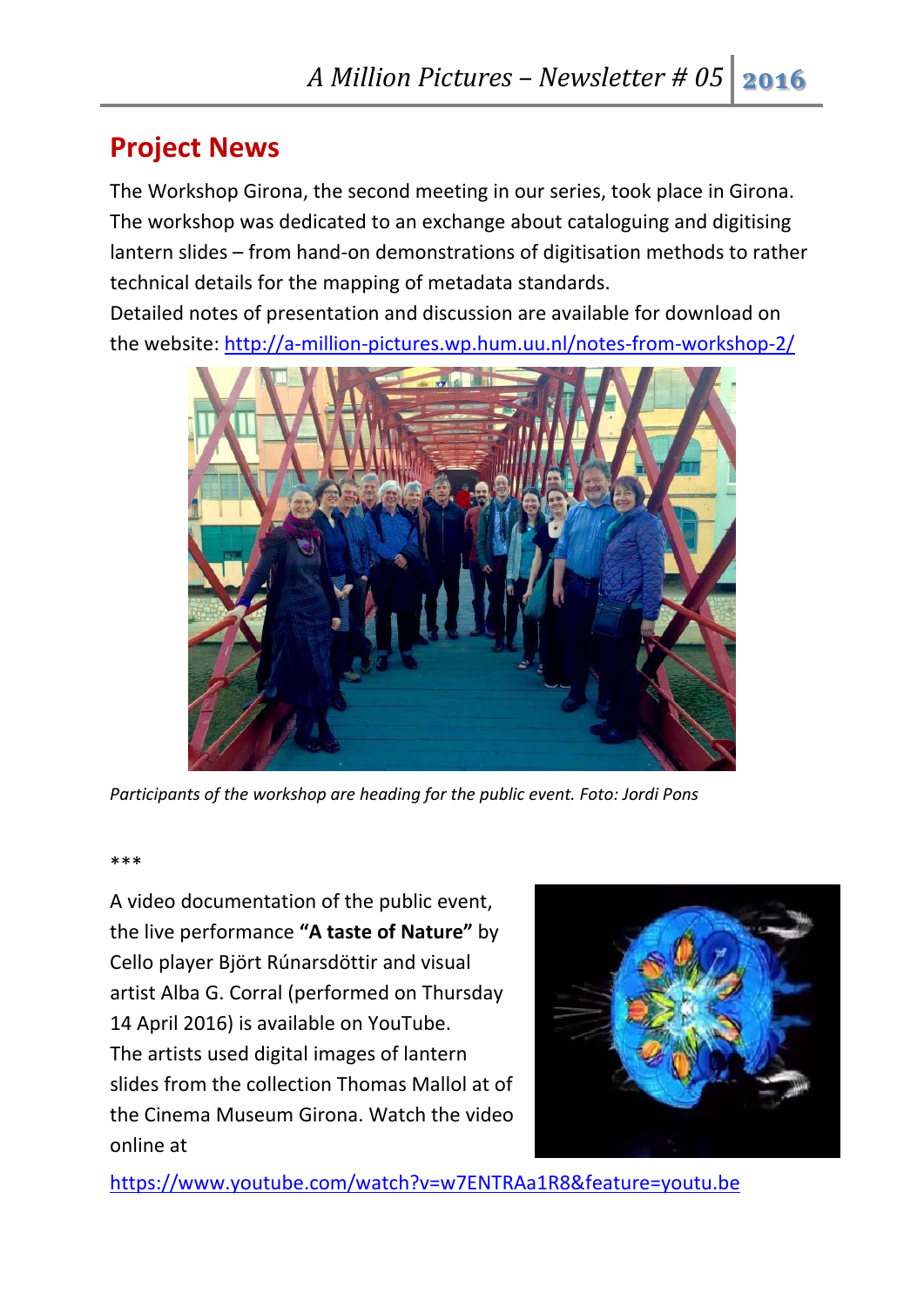## **Project News (continued)**

Francisco Javier Frutos Esteban and Carmen López San Segundo from the Research Team at Universidad de Salamanca published their **article "Las Fantasmagorías de Robertson en Madrid (1821) y la historia natural del signo"** ("Robertson's Phantasmagoria in Madrid (1821) and the Natural History of the Sign") in the Journal *Revista Signa* 25 (2016). *Signa* is published by the Spanish Society for Semiotics, the Asociación Española de Semiótica. The online version of the publication will be made available soon at http://revistas.uned.es/index.php/signa/

\*\*\*



Ludwig Vogl‐Bienek, researcher at our Associated Partner Trier University, has published the book *Lichtspiele im Schatten der Armut. Historische Projektionskunst und Soziale Frage* (ISBN: 978‐3‐86109‐203‐2). The book is based on his PhD thesis. Ludwig Vogl‐Bienek investigates cultural practices of lantern slide projections in the late nineteenth and early twentieth centuries with regards to the social question. The

book also contains a number of full colour illustrations. More information (in German language) can be found at the publisher's website: http://www.stroemfeld.de/de/vorschau\_L\_718\_1/

\*\*\*

Save the date! The **International conference of** *A Million Pictures* will take place from **30 August 2017‐2 September 2017** at Utrecht, The Netherlands. The conference will be a platform for exchange about research into magic lantern slides and the history of learning, archival documentation and artistic reused. The Call for Papers will be published in November 2016.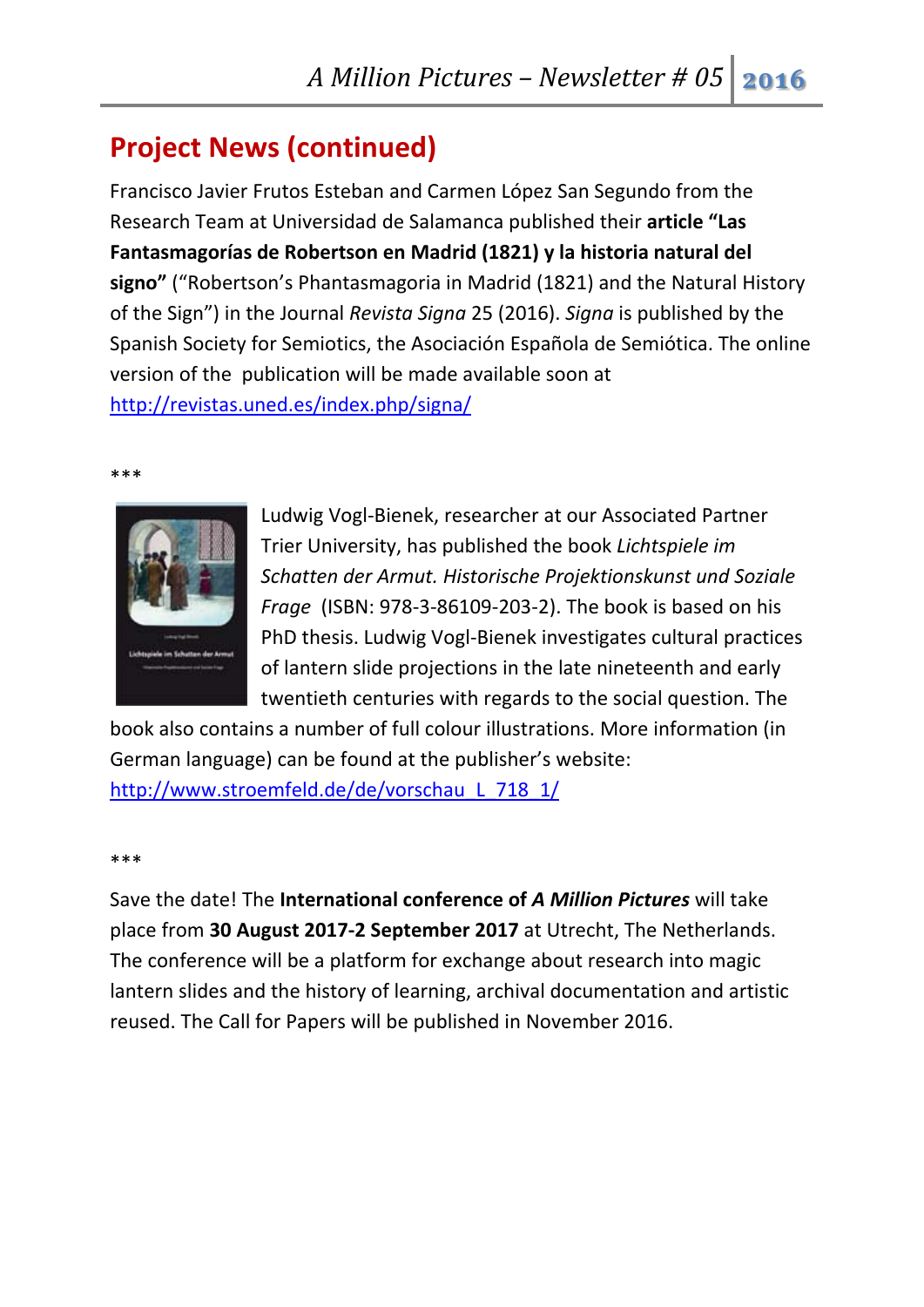### **News from the working groups**

The **working group ScanCats** has cleared the last questions and started uploading catalogues of magic lanterns and slides to the Media History Digital Library (MHDL), http://mediahistoryproject.org/ a sub‐collection of the Internet Archive. There will be a cross‐reference from the Lucerna Magic Lantern Web Resource to MHDL and vice versa. At MHDL, items are displayed in a book reader and can be searched with a full‐text function. Bit by bit, items will be indexed and searchable with the analytical tool "Arclight".



*The 1905 catalogue of Woodbury lantern slides by German manufacturer and reseller Ed. Liesegang in the book viewer.* https://archive.org/details/LichtbilderInWoodburyDruck1905Images

#### **If you have digital or paper catalogues of magic lanterns, lantern slides and / or accessories that you would like to make available on this resource, please contact us!**

Sarah Dellmann and Liselotte Westerterp will take care of checking, preparing and uploading the files.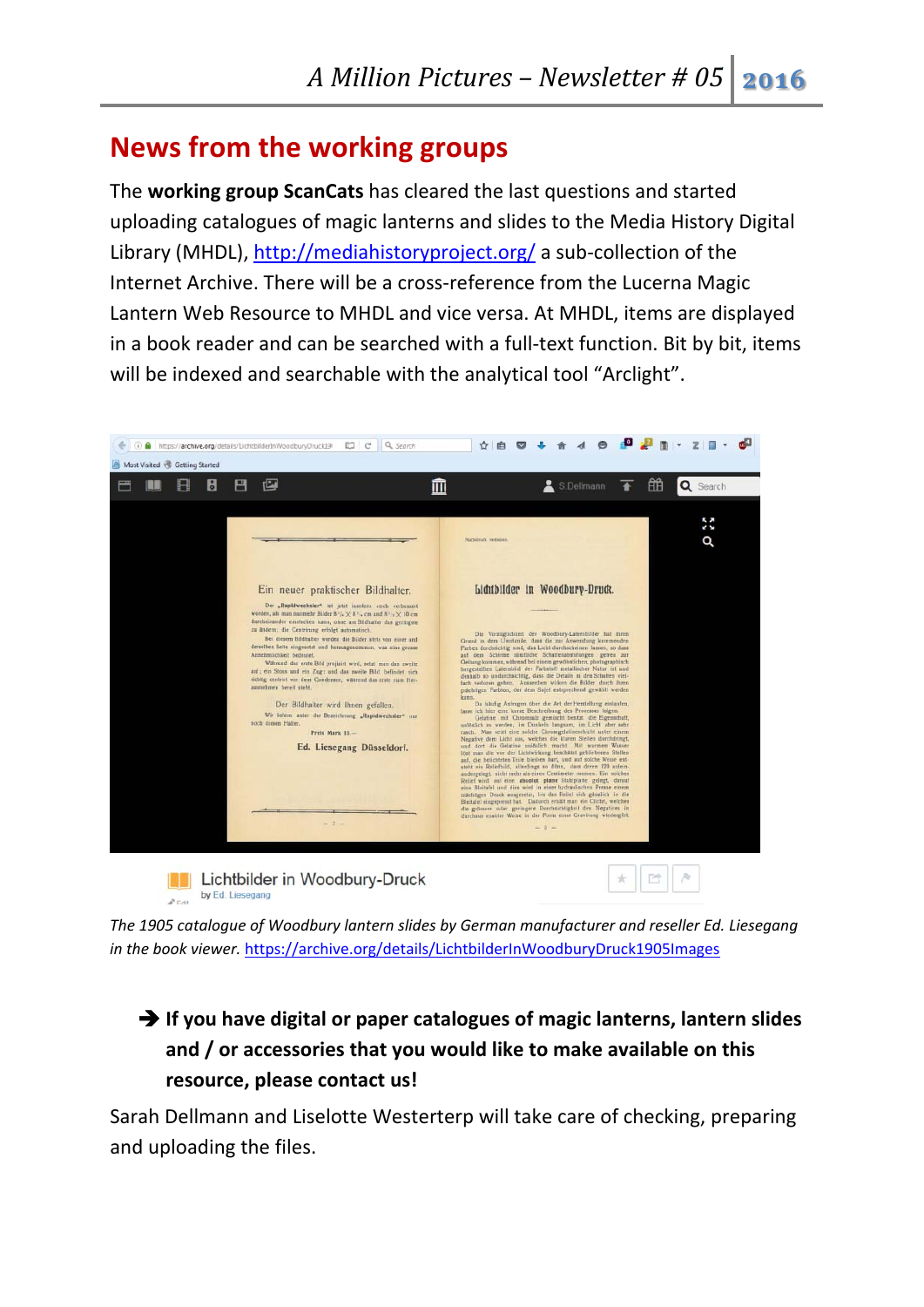### **Series: Favourite Slides**

*In every newsletter, members of the research team share their fascination with lantern slides by pointing to (one of) their favourite source. In this newsletter, the word is to Sabine Lenk.*



*Scene of a yet unidentified slide from the Robert Vrielynck Collection. Copyright: MuHKA; reproduction by Sarah Vanagt.*

On a black background two beings are depicted. A young peasant woman in summer clothes, fresh cheeks, flowers in her hair, full of energy, and a horse (or is it a mule?), seemingly older than she, in an aristocratic looking costume and wearing a medal on its chest. Are they dancing together, enjoying summertime? Is she running from it as she fears its sharp teeth? Is the slide supposed to be read "innocently", thus "literally", or as a symbol for the eternal conflict between young and old, between life in the countryside and in town, between working class and aristocracy, between the sexes confronting a lustful male and an intelligent, witty woman keeping him at a distance? As long as the slide is unidentified, all interpretations are valid.

*Sabine Lenk is PostDoc at University of Antwerp ( sabine.lenk@uantwerp.be )*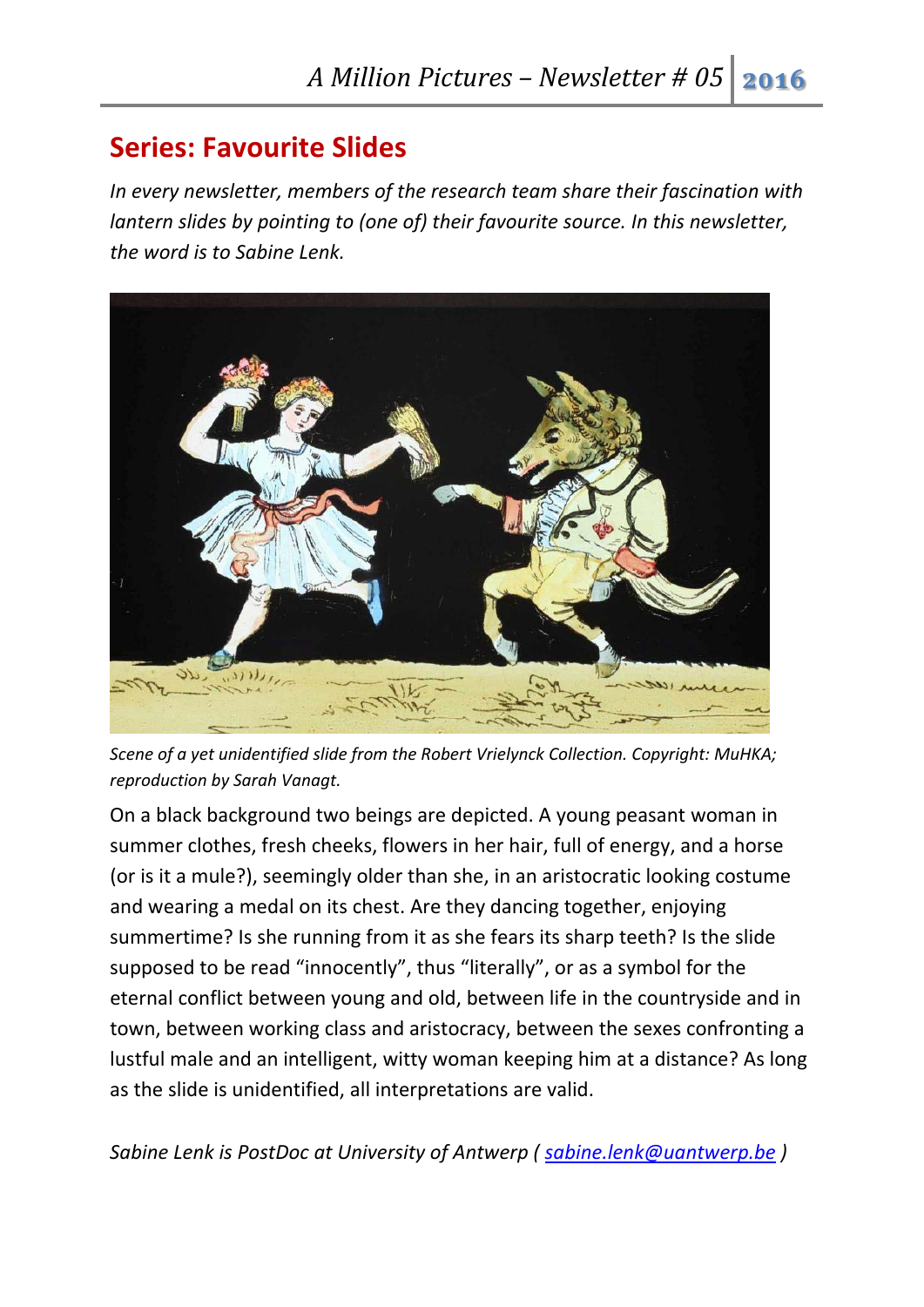### **Other News**

The **Deutsches Bildbandarchiv ("German Film Strip Archive")** went online. This online resource documents a selection of German (both East and West) film

strips and roll films dating from c. 1910s to the 1960s. Many commercial publishing houses of educative lantern slides also issued their images on film strips. Film strips were much cheaper than lantern slides on glass – and also much more fragile. The resource includes film strips on travel, Christian Religion, history, German



militarism and patriotism, art, ethnology, politics and propaganda. Series of images on film strips were often issued with a reading, which is also documented online. The editors of this online resource added historical background information on the events depicted in the film strips. The resource is still under construction and will be updated regularly. http://www.deutsches‐ bildbandarchiv.de

#### \*\*\*



The 2015 editions of the **Magic Lantern Gazette** are online. The Magic Lantern Gazette is a journal dedicated to research published by the Magic Lantern Society of the USA and Canada. Especially of interest to followers of the *A Million Pictures* project will be the article by Terry Borton on lecturers with the Lantern in the Lyceum Circuit, a US‐American network for popular education.

*Detail from the title page of the Magic Lantern Gazette 27 (1).*

http://library.sdsu.edu/pdf/scua/ML\_Gazette/MLGvol27no01.pdf (iss. 1) http://library.sdsu.edu/pdf/scua/ML\_Gazette/MLGvol27no02-03.pdf (iss. 2+3) \*\*\*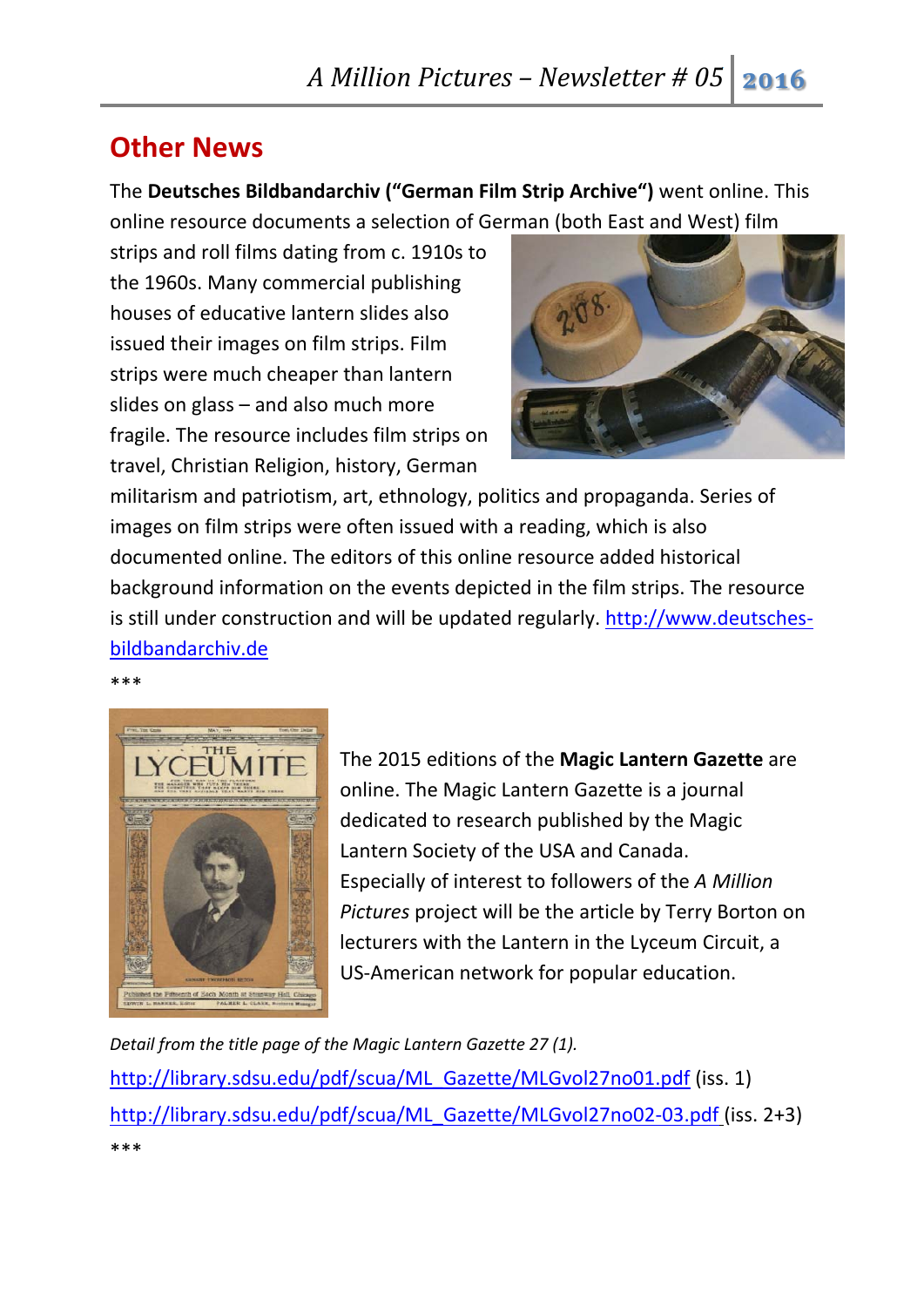### **Other News (continued)**

The call for Papers for the **conference "Photo‐Objects. On the Materiality of Photographs and Photo‐Archives in the Humanities and Sciences"** held from 15‐17 February 2017 in Florence (Italy) is open. This conference of the

collaborative project "Photo‐Objects. Photographs as Research Objects in Archaeology, Ethnology and Art History" looks at photographs not only as substitutes for research but also at their materiality and as "repositories of sedimented knowledge in social and



cultural contexts." More information and the complete Call for Papers is available at www.fotobjekt.hypotheses.org.

Deadline for submission of paper proposals is 15 July 2016.

#### \*\*\*

A **lantern show in 360 degrees** was given by lanternist Annett Duller on 29 and 30 of April in Amsterdam. Her show was part of a series on artistic projections organised by the project CLOUD 23 that experimented with old and new projection methods, surfaces and materials. The good response from public and organisers may lead to a follow‐up.



#### \*\*\*

The call for Papers for the **XIth International Conference of the International Association for Word and Images Studies** / Association Internationale pour l'Étude des Rapports entre Texte et Images (IAWIS/AIERTI) is published. The Conference title is "Images and Textes reproduced / La reproduction des images et des textes" and it will be held at the University of Lausanne (Switzerland) from 10‐14 July 2017. The call for papers is open until 31 August 2016. http://wp.unil.ch/reproduction2017/